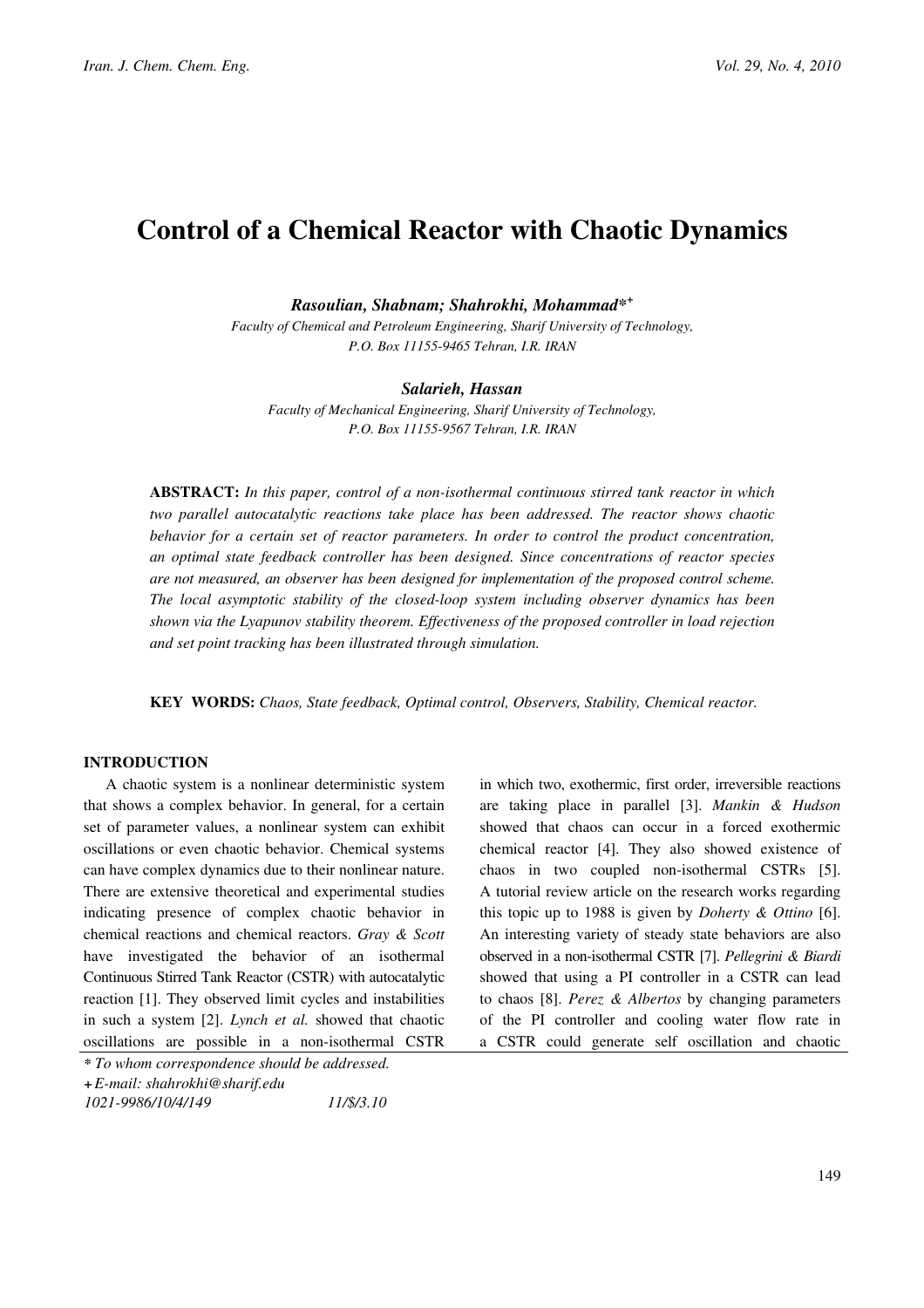dynamics [9]. Peng et al. observed chaotic behavior in a closed three-variable autocatalator [10]. Lynch showed that dynamics of a parallel cubic autocatalator can lead to chaos as the input concentration ratio to the reactor increases [11]. It was also shown that chaos occurs in a mixed cubic and quadratic autocatalytic reaction [12]. Lynch proved that existence of chaotic behavior does not depend on presence of a reaction step involving cubic autocatalysis, and showed that chaotic behavior is preserved when the cubic step is replaced by successive bimolecular steps involving an intermediate [13]. An extended review regarding chaos and its applications in the process system engineering has been made by Lee & Chang [14]. Chaotic behavior is irregular, complex and generally undesirable. Therefore, within the research area of nonlinear dynamics, control of chaos has received increasing attention. Chaos control has been of broad interest since early 1990s. In 1990, *Ott et al.* showed that a chaotic attractor can be converted to one of a large number of possible attracting periodic motions by making only small time dependent perturbations in system parameters [15]. This method is applied to a prototype model for isothermal chemical chaos to stabilize unstable limit cycles out of chaotic behavior [16]. Bandyopadhyay et al. have successfully applied this approach to stabilize the dynamics of a chaotic non-isothermal CSTR [17].

Another method was proposed by Pyragas in which a chaotic system can be stabilized by using proportional delayed feedback [18]. Chaotic dynamics of a set of coupled non-isothermal CSTRs is stabilized using this technique by Chen et al. [19]. This method has also been applied to the Belousov-Zhabotinsky (BZ) reaction to stabilize unstable periodic orbits embedded in the chaotic reactors [20]. Another approach for controlling a chaotic process is designing a model based controller. A controller based on internal model control has been designed by *Bandyopdhyay et al.* for a chaotic CSTR [21].

In this paper, it has been shown that a non-isothermal CSTR, in which two parallel autocatalytic reactions take place, may have chaotic behavior. The concentration control has been performed for this reactor through an optimal state feedback with integral action. Since implementation of the proposed controller requires system states, a nonlinear observer has been used for state estimation. The local asymptotic stability of the proposed control scheme including observer dynamics has been shown and its effectiveness has been demonstrated through simulation.

### REACTION KINETICS AND REACTOR MODELING

As described by Lynch an isothermal CSTR composed of two parallel cubic autocatalytic reactions with catalyst decay can produce chaotic dynamics [11-13]. In this work, the non-isothermal version of these reactions has been considered. The reaction kinetics can be written as:

$$
A + 2B \rightarrow 3B \qquad \qquad -r_A = \kappa_1 C_A C_B^2 \tag{1}
$$

$$
B \to C \qquad \qquad -r_B = \kappa_2 C_B \tag{2}
$$

$$
D + 2B \rightarrow 3B \qquad \qquad -r_D = \kappa_3 C_D C_B^2 \tag{3}
$$

where  $\kappa_i = k_i \exp(-E_i/RT)$ , i = 1, 2,3.

Reactor mass balances for species A, D and B yield:

$$
V\frac{dC_A}{dt} = QC_{A0} - QC_A - \kappa_1 C_A C_B^2 V
$$
 (4)

$$
V \frac{dC_D}{dt} = QC_{D0} - QC_D - \kappa_3 C_D C_B^2 V \tag{5}
$$

$$
V \frac{dC_D}{dt} = QC_{B0} - QC_B + \kappa_1 C_A C_B^2 V -
$$
  
\n
$$
\kappa_2 C_B V + \kappa_3 C_D C_B^2 V
$$
 (6)

Making energy balances for reactor and its jacket gives:

$$
\rho V C_p \frac{dT}{dt} = \rho Q C_p (T_0 - T) + R_H (C_A, C_D, C_B, T) +
$$
  
UA (T<sub>j</sub> - T) (7)

$$
\rho_j V_j C_{pj} \frac{dT_j}{dt} = \rho_j Q_j C_{pj} (T_{j0} - T_j) + UA (T - T_j)
$$
 (8)

where:

$$
R_{H}(C_A, C_D, C_B, T) = (-\Delta H_1) \kappa_1 C_A C_B^2 V + (-\Delta H_2) \kappa_2 C_B V + (-\Delta H_3) \kappa_3 C_D C_B^2 V
$$

In order to decrease the number of parameters in the above equations and simplify the mathematical model,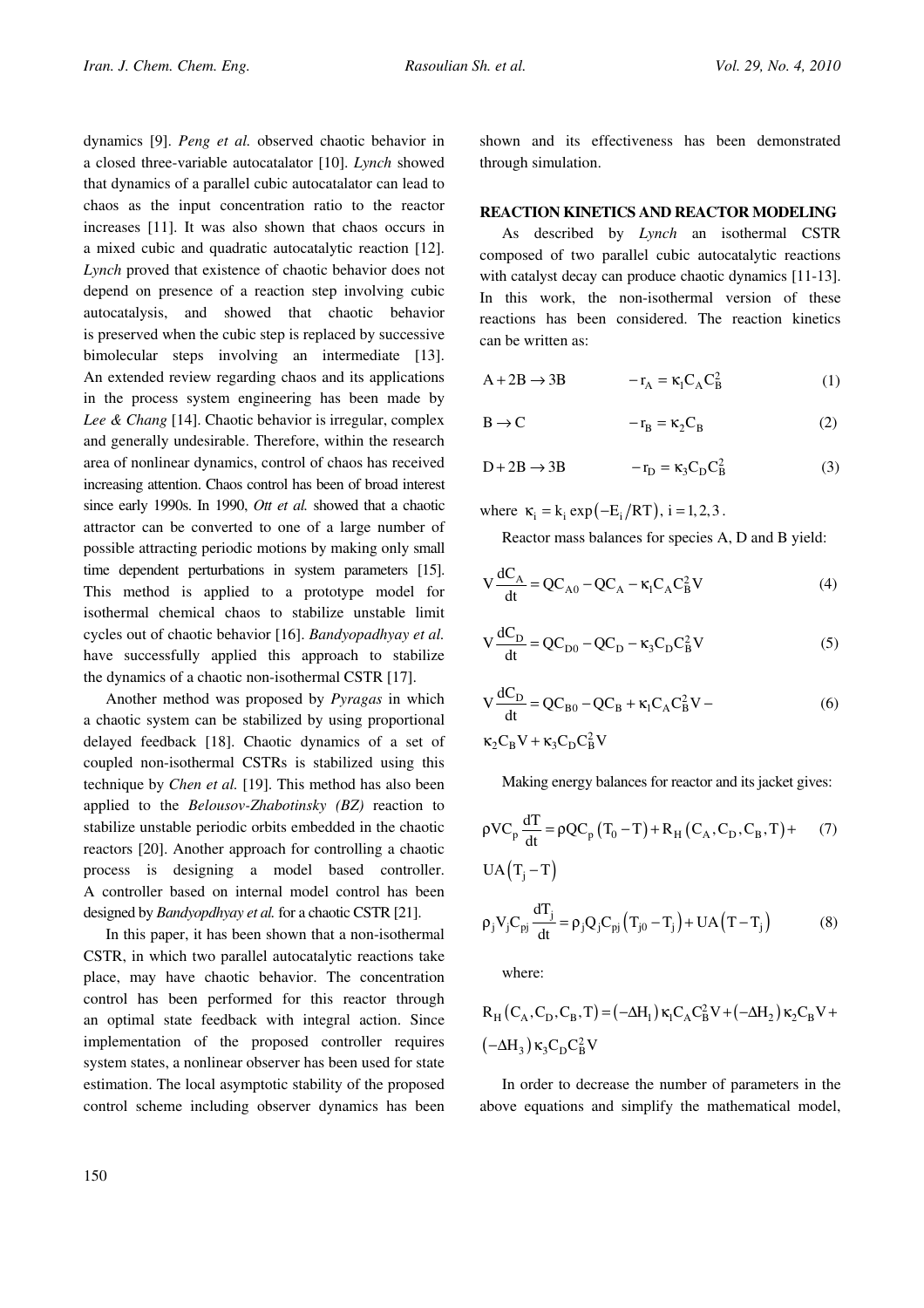| Dimensionless<br>variable | Definition              | Dimensionless<br>variable | Definition                                            | <b>Dimensionless</b><br>variable | Definition                            |
|---------------------------|-------------------------|---------------------------|-------------------------------------------------------|----------------------------------|---------------------------------------|
| $\mathbf{x}_1$            | $C_A/C_{ref}$           | $\gamma_1$                | $C_{A0}/C_{ref}$                                      | Da <sub>1</sub>                  | $\rm{Vk}_1C_{ref}^2\,e^{-\varphi}/Q$  |
| $x_2$                     | $C_{D}/C_{ref}$         | $\gamma_2$                | $C_{D0}/C_{ref}$                                      | Da <sub>2</sub>                  | $Vk_3C_{ref}^2e^{-\varphi\alpha_2}/Q$ |
| $X_3$                     | $C_{\rm B}/C_{\rm ref}$ | $\gamma_3$                | $C_{B0}/C_{ref}$                                      | Da <sub>3</sub>                  | $Vk_2e^{-\varphi\alpha_1}/Q$          |
| $X_4$                     | $T/T_{ref}$             | $\alpha_1$                | $E_2/E_1$                                             | $U_1$                            | $UA/\rho QC_{P}$                      |
| $X_5$                     | $T_j/T_{ref}$           | $\alpha^2$                | $E_3/E_1$                                             | $U_2$                            | $UA/\rho_j Q_j C_{Pj}$                |
| τ                         | tQ/V                    | $\beta_1$                 | $(-\Delta H_2)/(-\Delta H_1)$                         | ς                                | $T_0/T_{ref}$                         |
| $\varphi$                 | $E_1/RT_{ref}$          | $\beta_2$                 | $(-\Delta H_3)/(-\Delta H_1)$                         | $\mathbf u$                      | $T_{j0}/T_{ref}$                      |
| $\boldsymbol{\epsilon}$   | $VQ_i/V_iQ$             | η                         | $\left(-\Delta H_{1}\right)C_{ref}/\rho C_{p}T_{ref}$ |                                  |                                       |

Table 1: Dimensionless variables and their definitions.

the system equations are transformed to a dimensionless form as given below:

$$
\frac{dx_1}{d\tau} = \gamma_1 - x_1 - Da_1 x_1 x_3^2 e^{-\varphi\left(\frac{1}{x_4} - 1\right)}
$$
(9)

$$
\frac{dx_2}{d\tau} = \gamma_2 - x_2 - Da_2x_2x_3^2e^{-\varphi\alpha_2\left(\frac{1}{x_4} - 1\right)}
$$
(10)

$$
\frac{dx_3}{d\tau} = \gamma_3 - x_3 + Da_1 x_1 x_3^2 e^{-\phi \left(\frac{1}{x_4} - 1\right)} - \tag{11}
$$

$$
Da_{3}x_{3}e^{-\varphi\alpha_{1}\left(\frac{1}{x_{4}}-1\right)} + Da_{2}x_{2}x_{3}^{2}e^{-\varphi\alpha_{2}\left(\frac{1}{x_{4}}-1\right)}
$$
  

$$
\frac{dx_{4}}{d\tau} = \zeta - x_{4} + R'_{H}\left(x_{1}, x_{2}, x_{3}, x_{4}\right) + U_{1}\left(x_{5} - x_{4}\right)
$$
(12)

$$
\frac{dx_5}{d\tau} = \varepsilon \left( U_2 \left( x_4 - x_5 \right) + u - x_5 \right) \tag{13}
$$

where

$$
R'_{H}(x_1, x_2, x_3, x_4) = \eta D a_1 x_1 x_3^2 e^{-\varphi\left(\frac{1}{x_4} - 1\right)} +
$$
  

$$
\beta_1 \eta D a_3 x_3^2 e^{-\varphi\alpha_1\left(\frac{1}{x_4} - 1\right)} + \beta_2 \eta D a_2 x_2 x_3^2 e^{-\varphi\alpha_2\left(\frac{1}{x_4} - 1\right)}
$$

The dimensionless variables and model parameters with their definitions are given in Table 1. In this table  $C_{ref}$  and  $T_{ref}$  are reference values of concentration and temperature respectively.

Through simulation, it has been found that for the following values of system parameters:  $\varphi = 8$ ,  $\alpha_1 = 0.8$ ,  $\alpha_2 = 1.1$ ,  $\eta = 0.375$ ,  $\beta_1 = 0.69$ ,  $\beta_2 = -0.37$ ,  $\gamma_1 = 1.5$ ,  $\gamma_2 = 4.2$ ,  $\gamma_3 = 1$ , Da<sub>1</sub> = 5483.8, Da<sub>2</sub> = 108.206, Da<sub>3</sub> = 30.913, U<sub>1</sub> = 200,  $U_2 = 27$ ,  $\zeta = 1$ ,  $u = 1$ ,  $\varepsilon = 1$ , reactor has chaotic dynamics.

The two and three dimensional forms of the attractor are shown in Figs.1 and 2.

Additional details about the structure of the attractor can be provided by examining the Poincare section of the states variables on the transversal surface:  $x_1 = 0.025$ . The Poincare map of the system shows fractal geometry whose projections on  $x_2 - x_3$  and  $x_4 - x_5$  surfaces are illustrated in Figs.3 and 4. Lyapunov exponents are the most useful dynamical diagnostic for chaotic systems and usually positive Lyapunov exponents imply chaotic dynamics. As a matter of fact, they quantify the exponential divergence of initially close state space trajectories and estimate the amount of chaos in a system. The method presented by Wolf et al. has been used for obtaining the Lyapunov exponents and their variations with respect to time are shown in Fig.5 [22].

As can be seen from Fig.5, system has three negative and one zero Lyapunov exponents and one positive Lyapunov exponent with the value of 1.48.

Chaotic behavior in chemical reactors occurs due to undesirable concentration variations of some components. Control of chaotic reactors is a challenging problem because these variations can lead to thermal runaway.

For the reactor under consideration, the equilibrium point is  $x_e = (x_{1e}, x_{2e}, x_{3e}, x_{4e}, x_{5e}) = (0.0222, 1.6892,$ 0.0595, 1.1819, 1.1754). If the dimensionless jacket inlet temperature is chosen as manipulated variable, the model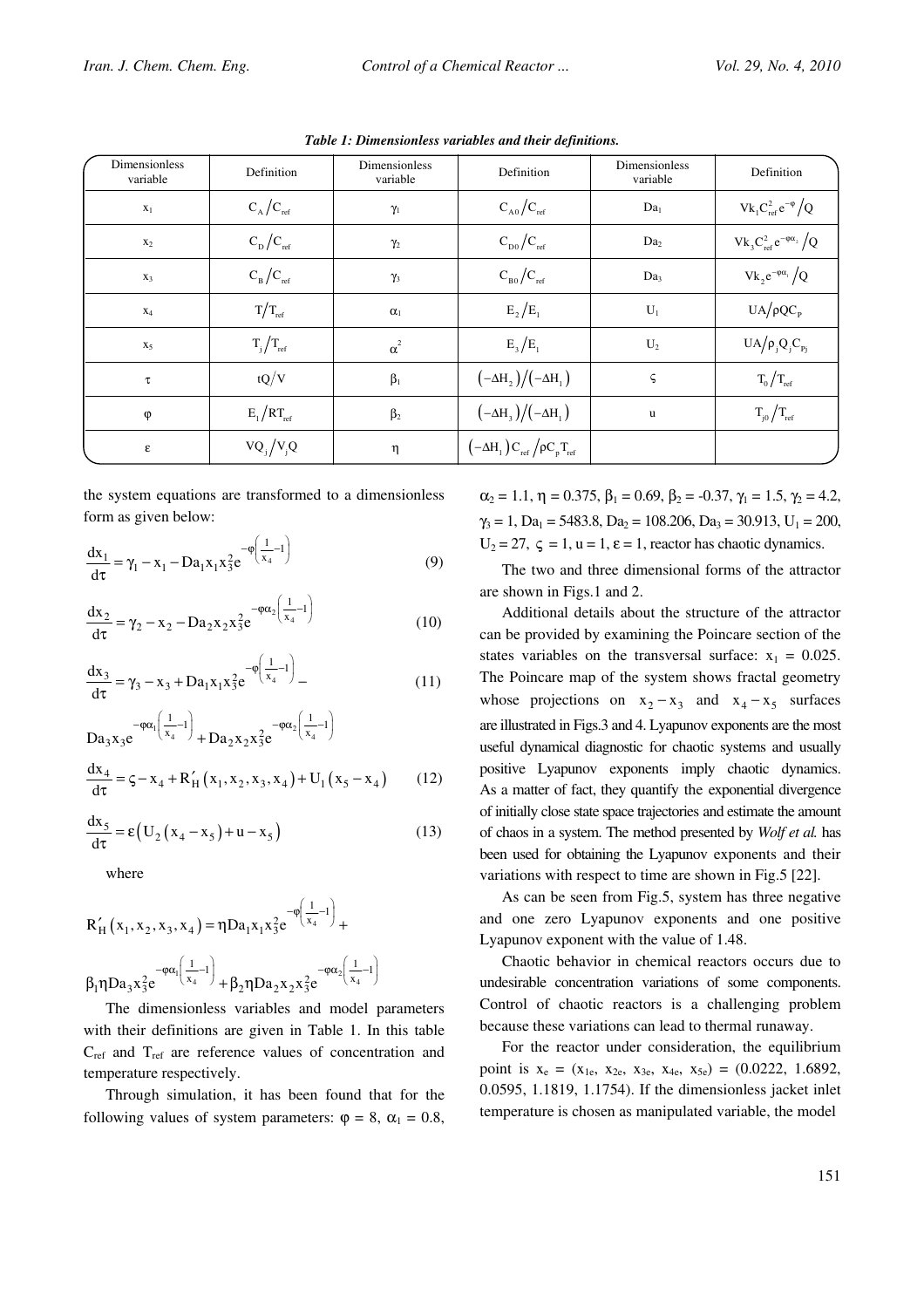

Fig. 1: Two dimensional plot of the attractor,  $x_4$  versus  $x_5$ .



Fig. 2: Three dimensional plot of the attractor.

can be written in the standard input affine form, as given below:

$$
\dot{x} = f(x) + bu \tag{14-a}
$$

$$
y = cx \tag{14-b}
$$

where

$$
f(x) = \begin{bmatrix} \gamma_1 - x_1 - Da_1 x_1 x_3^2 e^{-\varphi\left(\frac{1}{x_4} - 1\right)} \\ \gamma_2 - x_2 - Da_2 x_2 x_3^2 e^{-\varphi\alpha_2\left(\frac{1}{x_4} - 1\right)} \\ \gamma_3 - x_3 - Da_1 x_1 x_3^2 e^{-\varphi\left(\frac{1}{x_4} - 1\right)} - \\ Da_3 x_3 e^{-\varphi\alpha_1\left(\frac{1}{x_4} - 1\right)} + Da_2 x_2 x_3^2 e^{-\varphi\alpha_2\left(\frac{1}{x_4} - 1\right)} \\ \varsigma - x_4 + R_H'(x_1, x_2, x_3, x_4) + U_1(x_5 - x_4) \\ \varepsilon (U_2(x_4 - x_5) - x_5) \end{bmatrix}
$$
\n
$$
b = \begin{bmatrix} 0 \\ 0 \\ 0 \\ 0 \\ 0 \end{bmatrix}, \quad c^T = \begin{bmatrix} 0 \\ 1 \\ 1 \\ 0 \\ 0 \end{bmatrix}
$$
\n(15)



Fig. 3:  $x_3$  versus  $x_2$  on the surface of  $x_1 = 0.025$ .



Fig. 4:  $x_5$  versus  $x_4$  on the surface of  $x_1 = 0.025$ .

The schematic diagram of the process has been shown in Fig.6. Jacket inlet temperature has been used as manipulated variable. In practice by changing hot and cold flow rates, the jacket inlet temperature can be fixed to the desired value. Since control valves have very fast dynamics in comparison to the process, mixing with no dynamics has been assumed.

The main objective of this work is to control the chaotic behavior of the above reactor at its equilibrium point. The unstable limit cycles, due to their cyclic patterns are not desired for a reactor. Therefore it is attempted to stabilize asymptotically the equilibrium point of the system which leads to a steady and uniform concentration of the reactor product. As a first attempt, control of reactor concentration using the traditional PID controller was tested. Since the process has a chaotic behavior, standard tuning techniques like Ziegler-Nicholes method cannot be used. Therefore it was tried to find controller parameters by trial and error. Unfortunately no suitable controller parameters were obtained. As an alternative method, an objective function (integral square of error)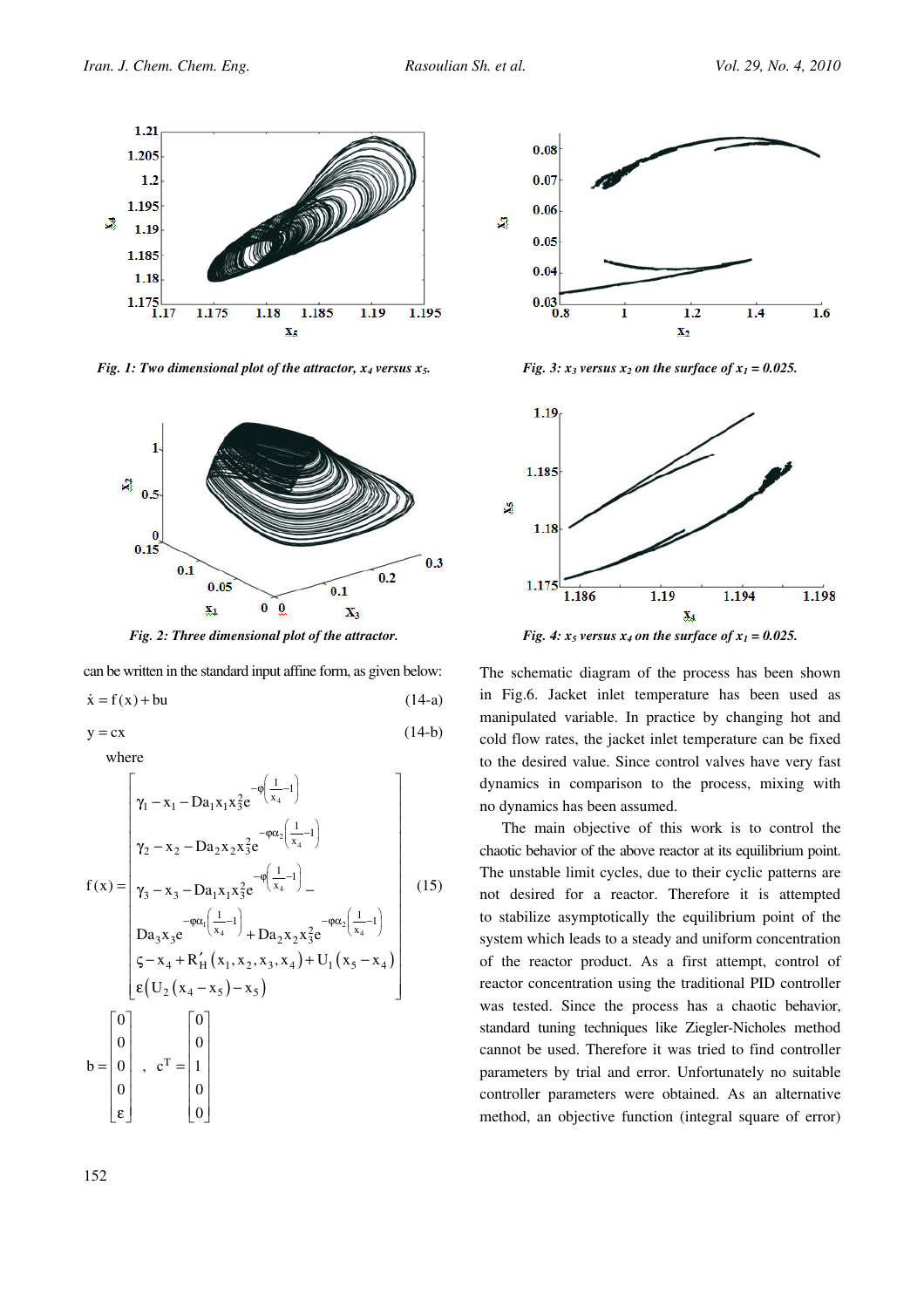





Fig. 6: schematic diagram of the reactor.

was defined and the genetic algorithm was used to minimize this performance index but no feasible set of controller parameters was obtained. Consequently it was tried to apply the feedback linearization method, due to nonlinear nature of the system. Because of some singularities associated with the control action provided with this method, this strategy was not also applicable. Therefore, the linear state feedback control strategy was applied to control the system instead of the Global Linearization Control (GLC) method.

#### Linearized model

In order to perform stability analysis and controller design, the linearized model around the equilibrium point of Eqs.9-13 is obtained and given below:

$$
\dot{x} = Ax + bu \tag{16}
$$

where

$$
A = [\partial f / \partial x]_{x=x_e} = \tag{17}
$$
\n
$$
\begin{bmatrix}\n-67.5 & 0 & -49.6252 & -8.455 & 0 \\
0 & -2.484 & -84.2696 & -15.79 & 0 \\
66.5 & 1.4841 & 50.117 & 1.6829 & 0 \\
24.9 & -0.206 & 28.3358 & -194.18 & 200 \\
0 & 0 & 0 & 27 & -28\n\end{bmatrix}
$$

The eigenvalues of A are  $\lambda_1 = -221.4$ ,  $\lambda_2 = -27.6$ ,  $\lambda_{3,4} = 3.98 \pm 17.7i$ ,  $\lambda_5 = -1$ . The computed eigenvalues show that, the process is unstable around its equilibrium point.

### CONTROLLER DESIGN

In this section, using the linearized model, a controller based on state feedback technique for achieving the desired product composition  $(x_3)$  has been proposed. In order to provide feedback controller with integral action on the third state, the time derivative of this state has been set to zero and the resulting equation is augmented into system equations. Controllability matrix of the augmented linearized model, shows that the system is locally controllable. An optimal controller, based on the following objective function, has been designed.

$$
J(x(t),u(t)) = \int_0^\infty (x^T(t)R_x x(t) + u^T(t)R_u u(t))dt
$$
 (18)

where  $R_x$  and  $R_u$  are symmetric, positive semi-definite and positive definite matrices respectively. The optimal input that minimizes the above objective function is given by  $u = -kx$ , where k is obtained by solving the associated Riccati equation.

#### OBSERVER DESIGN

Implementation of designed optimal state feedback controller requires system states, while in the most of practical applications only some of the sates are available. For the reactor under consideration, it is assumed that only reactor temperature is measured and other states including concentrations of different species and jacket temperature are not available. An observer can be used for estimating the unavailable states. Since f is a locally Lipschitz vector field function, Eq.14 can be written as:

$$
\dot{x} = Ax - Ax + f(x) + bu
$$
,  $A = \frac{\partial f}{\partial x}\Big|_{x = x_e}$  (19-a)

$$
y = cx \tag{19-b}
$$

153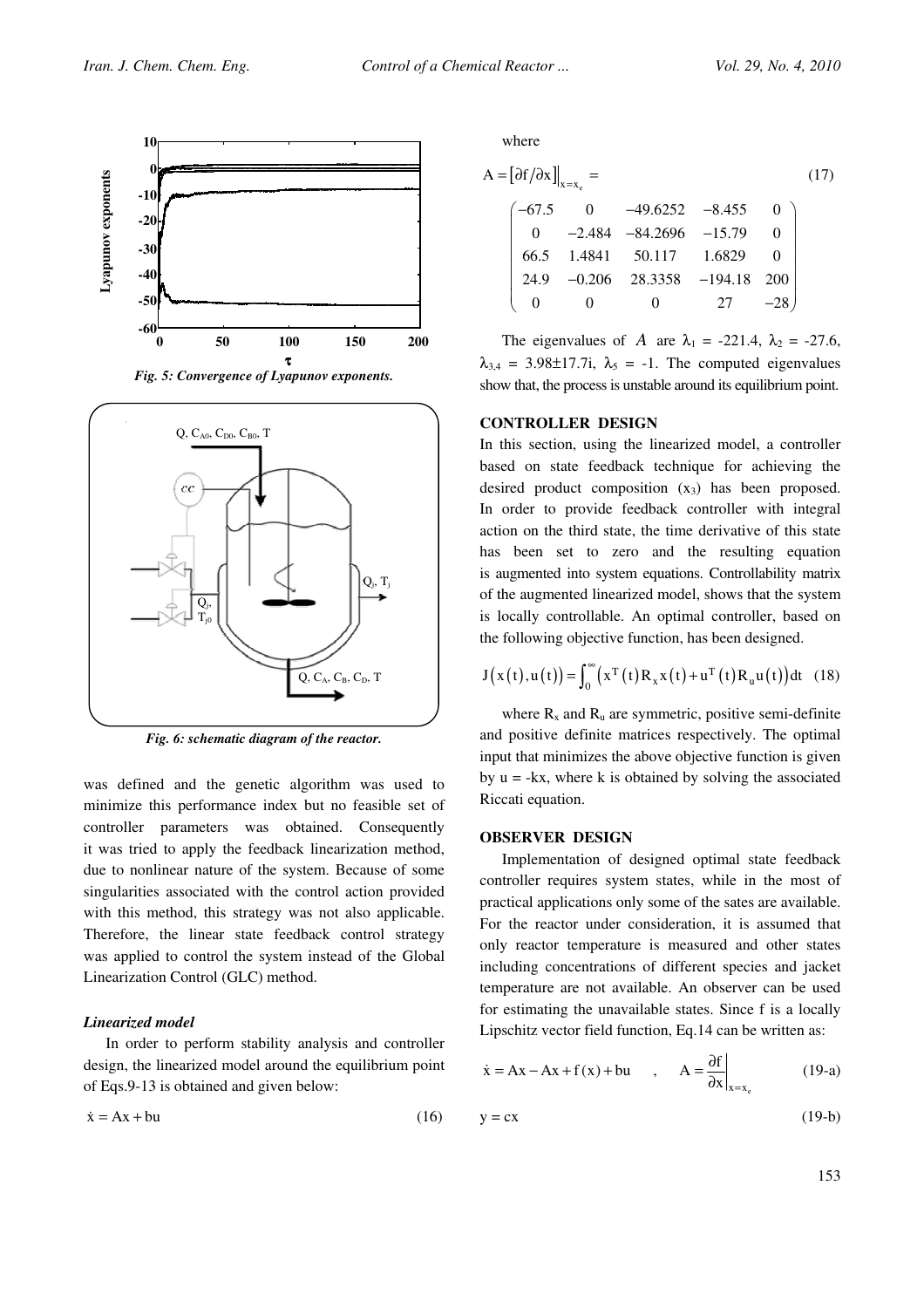The above equation can be written in the following form:

$$
\dot{x} = Ax + \tilde{f}(x) + bu + \theta \tag{20-a}
$$

$$
y = cx \tag{20-b}
$$

where  $\tilde{f}(x) = -Ax + f(x) - \theta$  and  $\theta$  is a constant vector.  $\tilde{f}(x)$  is a locally Lipschitz vector field function such that  $\tilde{f}(0) = 0$ . If  $(A, c)$  is observable, then there exists a vector K such that real parts of all eigenvalues of  $A_0 = A-Kc$  are negative. The following observer proposed by Thau has been used [23].

$$
\dot{\hat{x}} = A\hat{x} + \tilde{f}(\hat{x}) + bu + K(y - \hat{y}) + \theta
$$
 (21)

Defining the observer error as  $\hat{e} = x - \hat{x}$ , the observer error dynamics can be described by

$$
\dot{\hat{e}} = (A - Kc)\hat{e} + \tilde{f}(x) - \tilde{f}(\hat{x}) = A_0\hat{e} + \tilde{f}(x) - \tilde{f}(x - \hat{e}) \quad (22)
$$

Since  $A_0$  is stable, for any symmetric positive definite matrix Q, there is a unique symmetric positive definite matrix P such that

$$
A_0^T P + P A_0 = -Q \tag{23}
$$

Consider the following Lyapunov function:

$$
V = \hat{e}^T P \hat{e}
$$
 (24)

The time derivative of V along the solution of Eq. (22) becomes

$$
\dot{\mathbf{V}} = -\hat{\mathbf{e}}^{\mathrm{T}} \mathbf{Q} \hat{\mathbf{e}} + 2\hat{\mathbf{e}}^{\mathrm{T}} \mathbf{P} \Big[ \tilde{\mathbf{f}} \left( \mathbf{x} \right) - \tilde{\mathbf{f}} \left( \mathbf{x} - \hat{\mathbf{e}} \right) \Big] \tag{25}
$$

Since  $\tilde{f}$  satisfies the Lipschitz condition, the following inequality holds

$$
\left\| \tilde{f}\left(x_1\right) - \tilde{f}\left(x_2\right) \right\| \le L \left\| x_1 - x_2 \right\| \tag{26}
$$

Using inequlity (26) in Eq. (25) yields

$$
\dot{V} \le -\hat{e}^{\mathrm{T}}Q\hat{e} + 2L\left\|P\hat{e}\right\|\left\|\hat{e}\right\| \le \left(-\lambda_{\min}\left(Q\right) + 2L\left\|P\right\|\right)\left\|\hat{e}\right\|^2 \tag{27}
$$

Hence if

$$
L < \frac{\lambda_{\min}(Q)}{2\|P\|} \tag{28}
$$

then, the Thau observer is asymptotically stable. In presence of unmeasured disturbance, the observer can be extended to estimate the disturbance along with state estimates. To do this, the observer is augmented to include the observable disturbances.

### STABILITY PROOF OF CLOSED LOOP SYSTEM

In this section local stability of the closed loop system including observer dynamics has been shown. If control error is defined as

$$
e = x - x_e \tag{29}
$$

then, closed loop and observer error dynamics are given by

$$
\dot{e} = Ae + o(e^2) + b(u - u_e)
$$
 (30)

$$
\dot{\hat{e}} = A_0 \hat{e} + \tilde{f}(x) - \tilde{f}(x - \hat{e})
$$
\n(31)

Where  $o(e^2)$  indicates the higher order error terms. State feedback control law can be written as  $u = -k(e - \hat{e}) + u_e$ , where  $u_e$  denotes control action at the equilibrium point. Now, consider the following Lyapunov function:

$$
V = e^{T}P_{1}e + \hat{e}^{T}P\hat{e}
$$
 (32)

Where P is obtained from the Lyapunov equation of (23). The time derivative of V becomes

$$
\dot{V} = \dot{e}^{\mathrm{T}} P_{\mathrm{I}} e + e^{\mathrm{T}} P_{\mathrm{I}} \dot{e} + \dot{e}^{\mathrm{T}} P \hat{e} + \hat{e}^{\mathrm{T}} P \dot{e}
$$
\n(33)

Eq.33 along the solution of Eqs. (30) and (31) is rewritten as:

$$
\dot{V} = e^{T} \left[ \left( A^{T} - k^{T} b^{T} \right) P_{1} + P_{1} \left( A - bk \right) \right] e +
$$
\n
$$
\hat{e}^{T} \left( A_{0}^{T} P + PA_{0} \right) \hat{e} + \hat{e}^{T} k^{T} b^{T} P_{1} e + e^{T} P_{1} bk \hat{e} +
$$
\n
$$
2 \hat{e}^{T} P \left( \tilde{f} \left( x \right) - \tilde{f} \left( x - \hat{e} \right) \right) + O \left( e^{3} \right)
$$
\n(34)

Let A-bk= $A_1$ , then  $\dot{V}$  becomes,

$$
\dot{\mathbf{V}} = \mathbf{e}^{\mathrm{T}} \left( \mathbf{A}_{1}^{\mathrm{T}} \mathbf{P}_{1} + \mathbf{P}_{1} \mathbf{A}_{1} \right) \mathbf{e} + \hat{\mathbf{e}}^{\mathrm{T}} \left( \mathbf{A}_{0}^{\mathrm{T}} \mathbf{P} + \mathbf{P} \mathbf{A}_{0} \right) \hat{\mathbf{e}} +
$$
\n(35)\n
$$
\hat{\mathbf{e}}^{\mathrm{T}} \mathbf{k}^{\mathrm{T}} \mathbf{b}^{\mathrm{T}} \mathbf{P}_{1} \mathbf{e} + \mathbf{e}^{\mathrm{T}} \mathbf{P}_{1} \mathbf{b} \mathbf{k} \hat{\mathbf{e}} + 2 \hat{\mathbf{e}}^{\mathrm{T}} \mathbf{P} \left( \tilde{\mathbf{f}} \left( \mathbf{x} \right) - \tilde{\mathbf{f}} \left( \mathbf{x} - \hat{\mathbf{e}} \right) \right) + \mathbf{O} \left( \mathbf{e}^{3} \right)
$$

Defining  $A_1^T P_1 + P_1 A_1 = -Q_1$ ,  $A_0^T P + P A_0 = -Q$ , Eq.(35) can be written as

$$
\dot{\mathbf{V}} = -\mathbf{e}^{\mathrm{T}} \mathbf{Q}_1 \mathbf{e} - \hat{\mathbf{e}}^{\mathrm{T}} \mathbf{Q} \hat{\mathbf{e}} + \hat{\mathbf{e}}^{\mathrm{T}} \mathbf{k}^{\mathrm{T}} \mathbf{b}^{\mathrm{T}} \mathbf{P}_1 \mathbf{e} +
$$
\n
$$
\mathbf{e}^{\mathrm{T}} \mathbf{P}_1 \mathbf{b} \mathbf{k} \hat{\mathbf{e}} + 2 \hat{\mathbf{e}}^{\mathrm{T}} \mathbf{P} \left( \tilde{\mathbf{f}} \left( \mathbf{x} \right) - \tilde{\mathbf{f}} \left( \mathbf{x} - \hat{\mathbf{e}} \right) \right) + \mathbf{O} \left( \mathbf{e}^3 \right)
$$
\n(36)

According to Rayleigh inequality,

$$
\lambda_{\min} (Q) \hat{e}^T \hat{e} \le \hat{e}^T Q \hat{e} \le \lambda_{\max} (Q) \hat{e}^T \hat{e}
$$
\n
$$
\lambda_{\min} (Q_1) e^T e \le e^T Q_1 e \le \lambda_{\max} (Q_1) e^T e
$$
\n(37)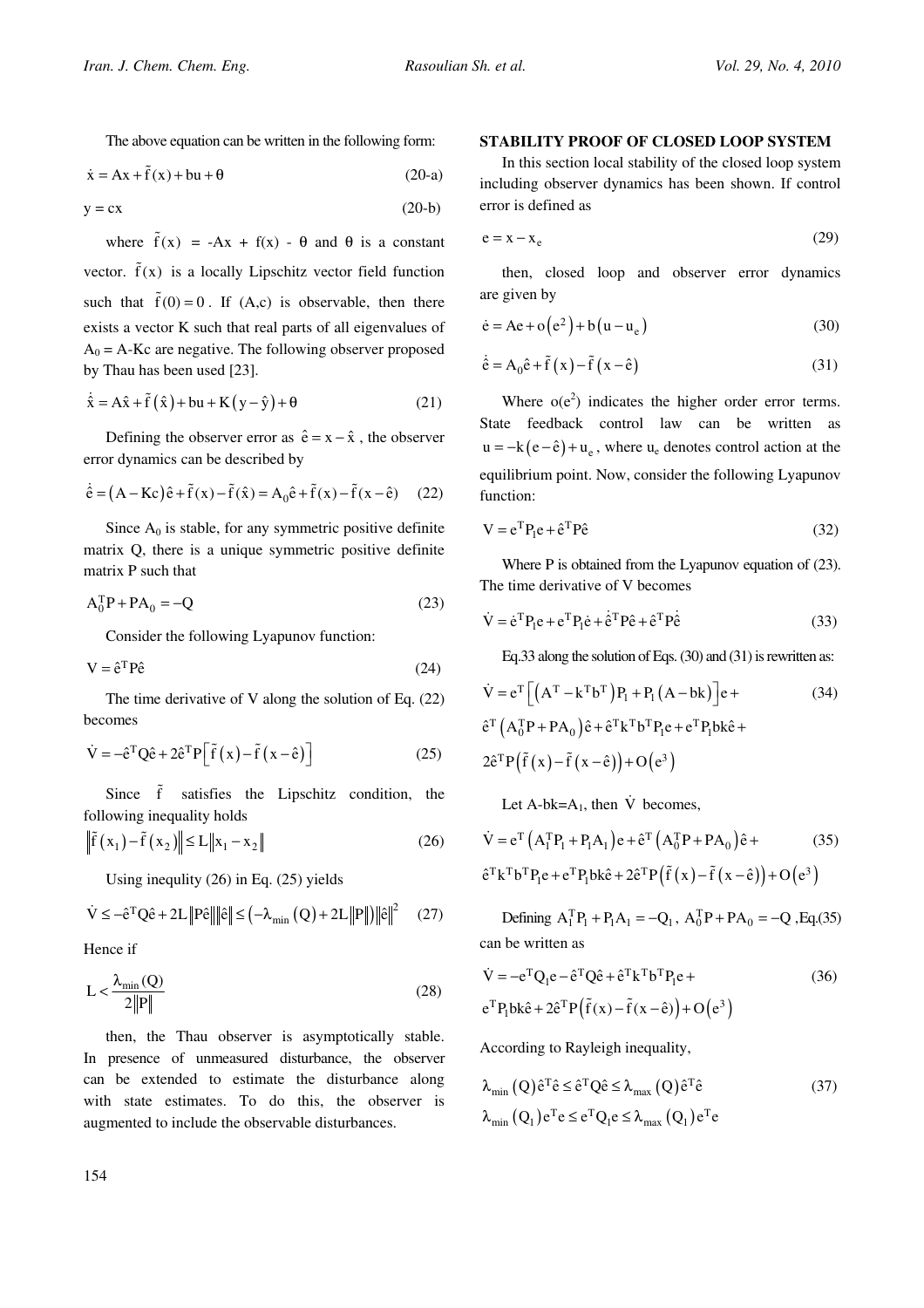

Fig. 7: Set point trajectory and closed loop response of  $x_3$  for set point tracking.

Using inequalities (26) and (37), Eq.(36) can be written as:

$$
\dot{V} \le -\lambda_{\min} (Q_1) \|e\|^2 - \lambda_{\min} (Q_1) \| \hat{e} \|^2 +
$$
\n
$$
2 \|e\| \|P_1\| \|b\| \|k\| \|\hat{e}\| + 2L \|P\| \|e\|^2 + O(e^3)
$$
\n(38)

The last term of inequality (38) can be neglected in the vicinity of origin. Defining  $\alpha, \beta$  and  $\gamma$  as  $\alpha = -\lambda_{\min} (Q_1)$ ,  $\beta = -\lambda_{\min} (Q) + 2L ||P||$ ,  $\gamma = 2 ||P_1|| ||B|| ||k||$ , inequality (38) can be written as:

$$
\dot{\mathbf{V}} \leq (||\mathbf{e}|| \quad ||\hat{\mathbf{e}}||) \begin{pmatrix} \alpha & \gamma/2 \\ \gamma/2 & \beta \end{pmatrix} \begin{pmatrix} ||\mathbf{e}|| \\ ||\hat{\mathbf{e}}|| \end{pmatrix}
$$
(39)

From the above inequality it is observed that  $\dot{V}$  is locally negative definite if:

$$
\alpha < 0 \quad \& \quad \gamma^2 < 4\alpha\beta
$$

or equivalently,

$$
\left\|P_1\right\|^2\left\|b\right\|^2\left\|k\right\|^2 < \lambda_{\min}\left(Q_1\right)\left(\lambda_{\min}\left(Q\right) - 2L\left\|P\right\|\right) \tag{40}
$$

Therefore if Q and  $Q_1$  are chosen such that the above condition is satisfied, the closed loop system including observer dynamics is locally asymptotically stable.

#### SIMULATION RESULTS

In this section, simulation results are presented to show the effectiveness of the proposed controller. To make the simulations more realistic, actuator constraint has been taken into account and it is assumed that the jacket inlet temperature can be changed between 93% and 122%



Fig. 8: Control action for  $x_3$  set point tracking.

of reference temperature. For controller design, the weight matrices were chosen as given below:

$$
R_x = \begin{pmatrix} 10 & 0 & 0 & 0 & 0 & 0 \\ 0 & 10 & 0 & 0 & 0 & 0 \\ 0 & 0 & 300 & 0 & 0 & 0 \\ 0 & 0 & 0 & 10 & 0 & 0 \\ 0 & 0 & 0 & 0 & 10 & 0 \\ 0 & 0 & 0 & 0 & 0 & 400 \end{pmatrix}, \quad R_u = 1
$$

For these weight matrices the controller gain is  $k = [-65.9105, -7.5989, -58.6105, 7.2008, 32.6163, -20]$ .

To check the performance of the control scheme in the absence of observer dynamics, first it is assumed that all states are available. First the proposed controller is tested for set point tracking. As shown in Fig. 7, the desired trajectory has been well tracked. The corresponding control action is shown in Fig. 8.

In what follows, effect of disturbance on the closed loop response has been studied. One of the common loads is variation of feed concentration. Therefore  $\gamma_1$  has been considered as the main disturbance for this process. Simulation result when  $\gamma_1$  changes from 1.5 to 1.45 at  $\tau=5$ and next to 1.4 at  $\tau=25$  is shown in Fig. 9. As can be seen, loads are rejected satisfactorily. The corresponding control action has been depicted in Fig. 10.

So far, it has been assumed that all states are available, but this is not the case in practice. Concentration measurement is difficult and usually has time lag. It can be shown that the system is observable through reactor temperature measurements. Based on availability of reactor temperature measurements,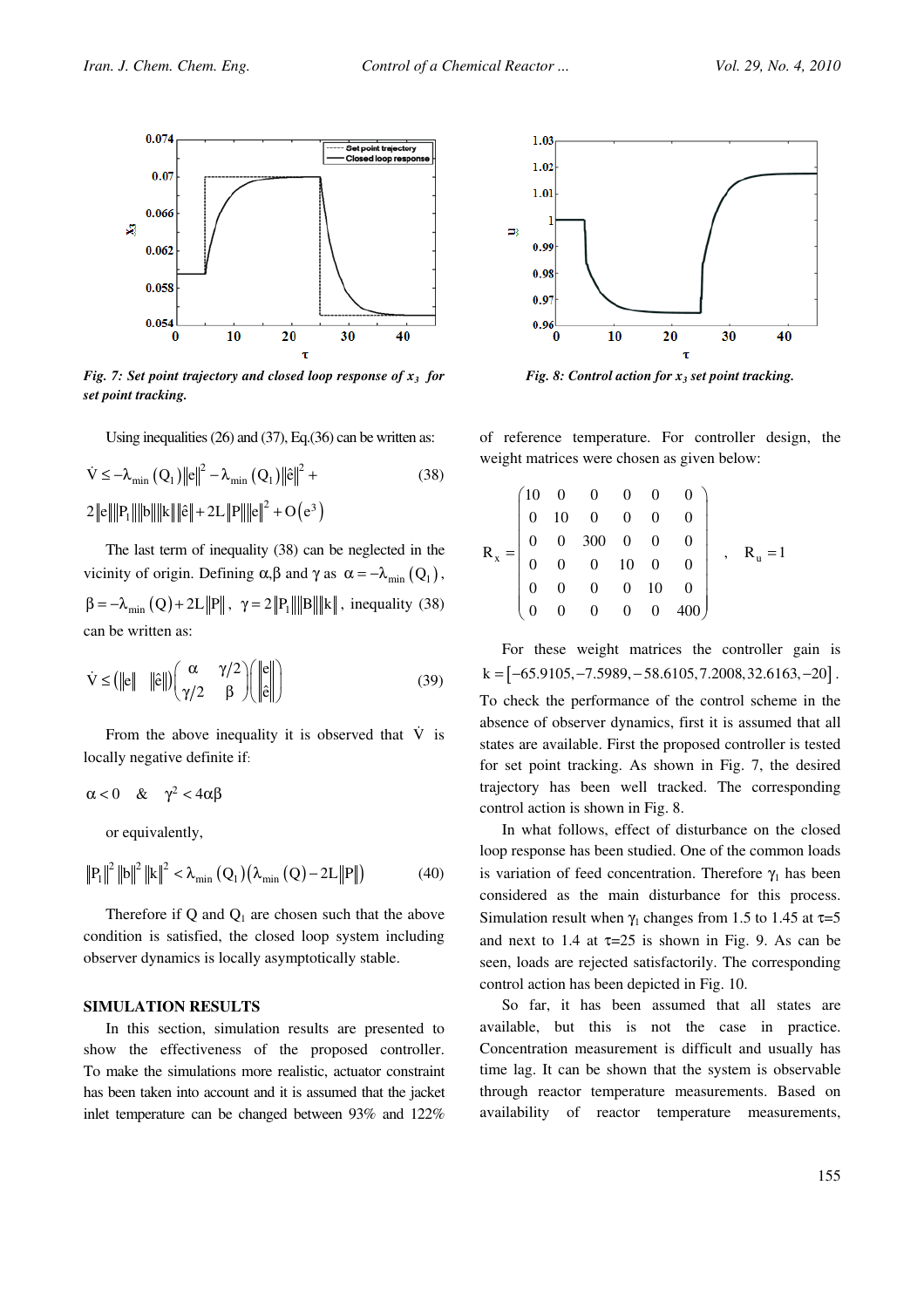

Fig. 9: Closed loop response of  $x_3$  for disturbance in  $\gamma$ .



Fig. 10: Control action for  $x_3$  for disturbance rejection.

an observer has been designed. Besides system states, the feed concentration, is also estimated using an augmented observer. In all simulations, the initial values of state estimates and feed composition estimate are set to  $[\hat{x}_{10}, \hat{x}_{20}, \hat{x}_{30}, \hat{x}_{40}, \hat{x}_{50}, \hat{\gamma}_{10}]^{T} = [0.05, 1.9, 0.03, 1, 1, 1.5]^{T}.$ The observer gain, K, has been determined such that poles of observer are placed to {-19, -19.5, -20, -20.5, -21, -21.5} and correspondingly the observer gain is  $K = [-83.0687, -218.8907, 135.3364, -120.5511, 27.0704,$  $418.7773$ ]<sup>T</sup>.

First, set point tracking performance of the proposed controller using the designed observer is investigated. As shown in Fig.11 the desired trajectory has been well tracked. The corresponding control action is shown in Fig. 12.

The estimation errors of desired product composition and feed concentration are shown in Figs. 13 and 14. As can be seen, both errors have converged to zero.



Fig. 11: Set point trajectory and closed loop response of  $x_3$  for set point tracking using observer.



Fig. 12: Control action for  $x_3$  set point tracking using observer.

Finally, the load rejection performance of the proposed controller in presence of observer is investigated. In order to test the load rejection performance,  $\gamma_1$  is changed from 1.5 to 1.45 at  $\tau$ =20 and next to 1.4 at  $\tau$ =40. The closed loop response of  $x_3$  is shown in Fig.15. As can be seen loads are rejected fairly well. The corresponding control action is shown in Fig.16. The estimation errors of desired product composition and feed concentration are shown in Figs.17 and 18 respectively. As can be seen both errors have converged to zero.

The simulation results indicate that the optimal state feedback controller has a good performance in load rejection and set point tracking when the system state variables are available. When the system states are not measured, they can be estimated by designing an observer. Simulation results indicate that the designed observer has a good performance and the system states are estimated pretty fast. Besides the system states, the feed concentration, is also estimated using an augmented observer.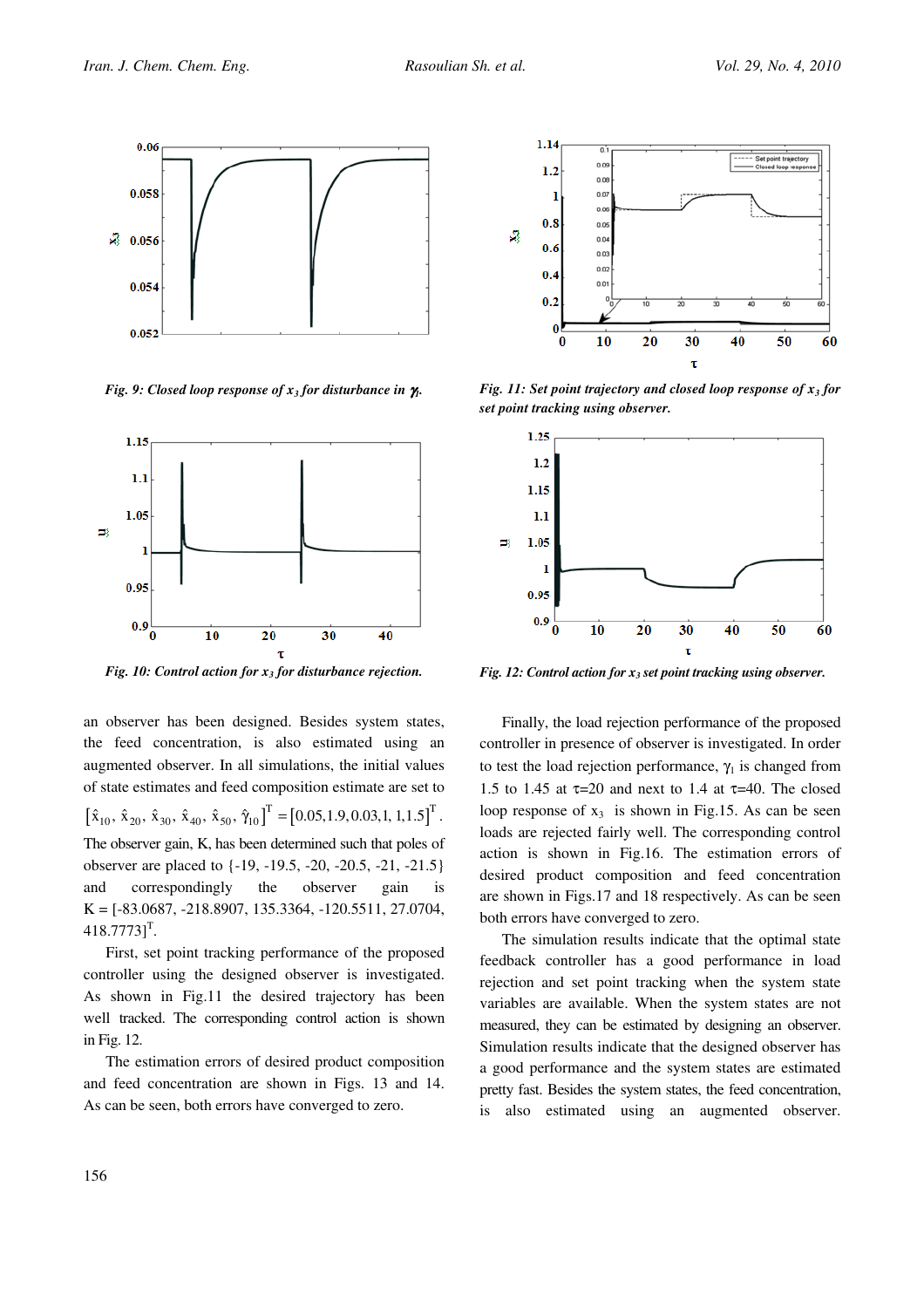

Fig. 13: Estimation error of  $x_3$  in set point tracking.



Fig. 14: Estimation error of feed composition in set point tracking.



Fig. 15: Closed loop response of  $x_3$  for load rejection using observer.



Fig. 16: Control action for  $x_3$  for load rejection using observer.



Fig. 17: Estimation error of  $x_3$  in load rejection.



Fig. 18: Error of feed composition estimate in load rejection.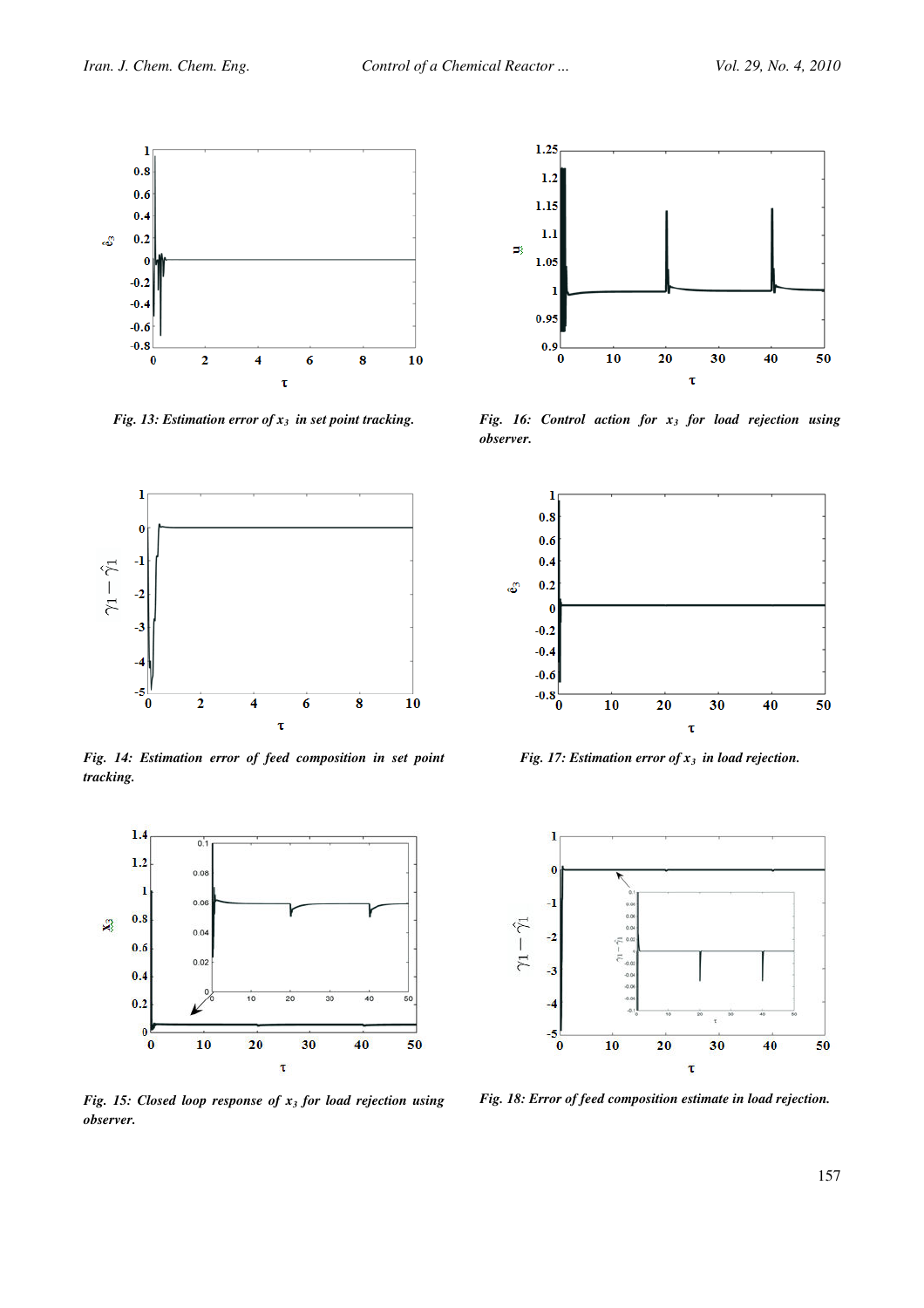The controller performance is also satisfactory when it is coupled with the state estimator.

## **CONCLUSIONS**

In this paper, a non-isothermal version of Lynch's autocatalytic reactions has been modeled using mass and energy balances. Simulation results indicate that, the reactor has a chaotic behavior for a certain set of parameter values. An observer based controller possessing integral action has been designed to provide off-set free control of desired product concentration. The Lyapunov stability theorem is used to establish local asymptotic stability of closed loop system including observer dynamics. It has been shown that the proposed controller has good set point tracking and load rejection performances.

## **NOMENCLATURE**

| A                              | Heat transfer area                                                |
|--------------------------------|-------------------------------------------------------------------|
|                                | $C_A$ , $C_D$ , $C_B$ Concentrations of A, D and B in the reactor |
| $C_{A0}$ , $C_{D0}$ , $C_{B0}$ | Concentrations of A, D and B in the                               |
|                                | reactor feed                                                      |
| $C_{P}$                        | Solution heat capacity                                            |
| $C_{Pi}$                       | Jacket fluid heat capacity                                        |
| $E_1, E_2, E_3$                | Activation energies                                               |
| $k_1, k_2, k_3$                | Reaction constants                                                |
| Q                              | Flow rate through reactor                                         |
| $Q_i$                          | Jacket flow rate                                                  |
| $\mathbb{R}$                   | Ideal gas constant                                                |
| t                              | Time                                                              |
| т                              | Reactor temperature                                               |
| $T_i$                          | Jacket temperature                                                |
| $T_0$                          | Feed temperature                                                  |
| $\rm T_{j0}$                   | Jacket inlet temperature                                          |
| U                              | Heat transfer coefficient                                         |
| V                              | Reactor volume                                                    |
| $V_i$                          | Jacket volume                                                     |
|                                |                                                                   |

# Greek letters

| $\Delta H_1$ , $\Delta H_2$ , $\Delta H_3$ | Heat of reactions    |
|--------------------------------------------|----------------------|
| ρ                                          | Solution density     |
| $\rho_i$                                   | Jacket fluid density |

Received : Dec. 20, 2009 ; Accepted : July 14, 2010

## **REFERENCES**

- [1] Gray P., Scott S.K., Autocatalytic Reactions in the Isothermal, Continuous Stirred Tank Reactor, Isolas and other forms of Multistability, Chemical Engineering Science., 38, p. 29 (1983).
- [2] Gray P., Scott S.K., Autocatalytic Reactions in the Isothermal Continuous Stirred Tank Reactor, Oscillations and Instabilities in the System A+2B- >3B; B->C, Chemical Engineering Science., 39, p. 1087 (1984).
- [3] Lynch D.T., Rogers T.D., Wanke S.E., Chaos in a Continuous Stirred Tank Reactor, Mathematical Modelling., 3, p. 103 (1982).
- [4] Mankin J.C., Hudson J.L., Oscillatory and Chaotic Behavior of a Forced Exothermic Chemical Reaction., Chemical Engineering Science., 39, p. 1807 (1984).
- [5] Mankin J.C., Hudson J.L., The Dynamics of Coupled Nonisothermal Continuous Stirred Tank Reactors, Chemical Engineering Science., 41, p. 2651 (1986).
- [6] Doherty M.F., Ottino J.M., Chaos in Deterministic Systems: Strange Attractors, Turbulence, and Applications in Chemical Engineering, Chemical Engineering Science., 43, p. 139 (1988).
- [7] Kay S.R., Scott S.K., Tomlin A.S., Quadratic Autocatalysis in a Non-Isothermal CSTR, Chemical Engineering Science., 44, p. 1129 (1989).
- [8] Pellegrini L., Biardi G., Chaotic Behavior of a Controlled CSTR, Computers & Chemical Engineering., 14, p. 1237 (1990).
- [9] Perez M., Albertos P., Self Oscillating and Chaotic Behavior of a PI Controlled CSTR with Control Valve Saturation, Journal of Process Control., 14, p. 51 (2004).
- [10] Peng B., Scott S.K., Showalter K., Period Doubling and Chaos in a Three Variable Autocatalator, The Journal of Physical Chemistry., 94, p. 5243 (1990).
- [11] Lynch D.T., Chaotic Behavior of Reaction Systems: Parallel Cubic Autocatalators, Chemical Engineering Science., 47, p. 347 (1992).
- [12] Lynch D.T., Chaotic Behavior of Reaction Systems: Mixed Cubic and Quadratic Autocatalysis, Chemical Engineering Science., 47, p. 4435 (1992).
- [13] Lynch D.T., Chaotic Behavior of Reaction Systems: Consecutive Quadratic/Cubic Autocatalysis via Intermediates, Chemical Engineering Science., 48, p. 2103 (1993).